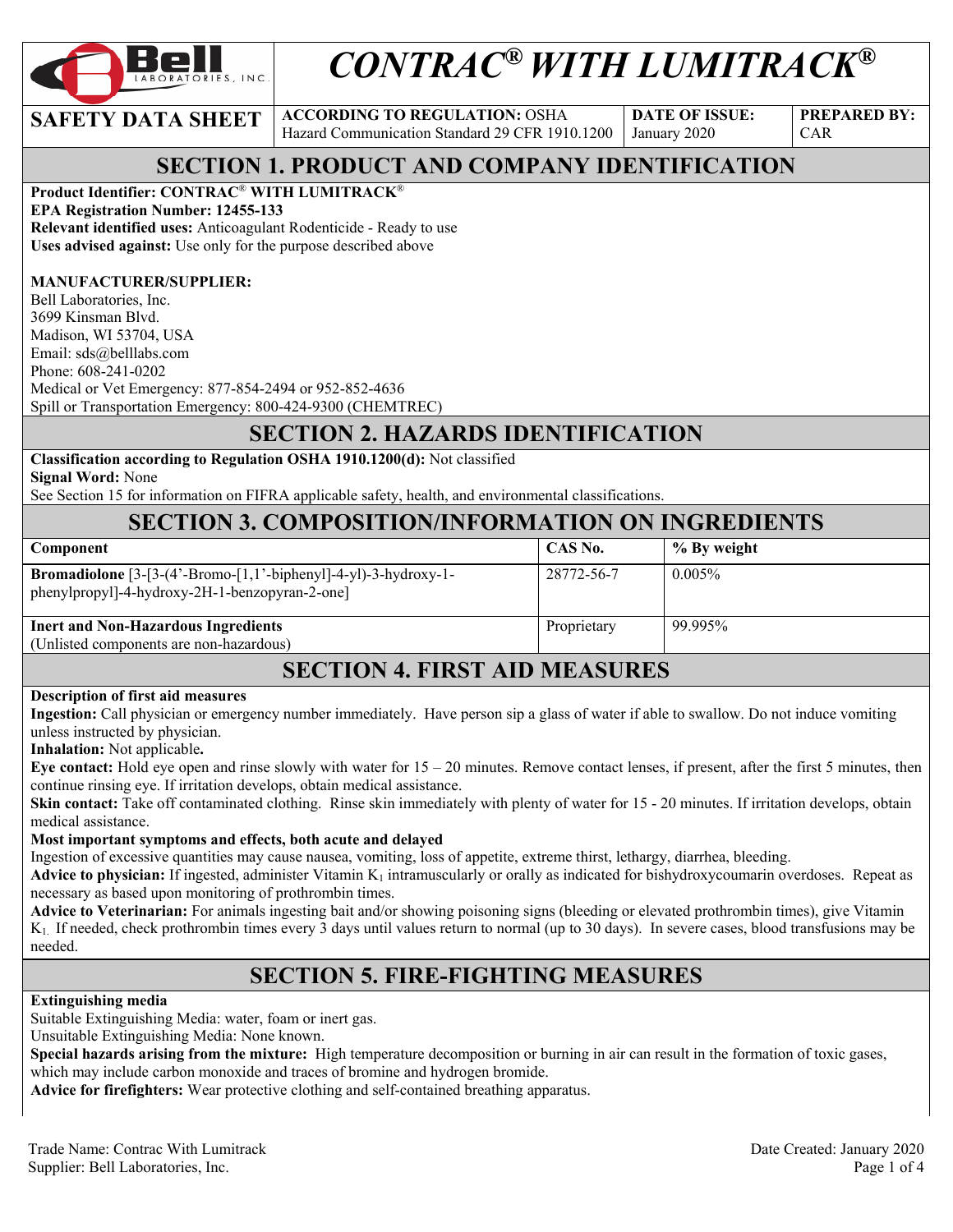### **SECTION 6. ACCIDENTAL RELEASE MEASURES**

**Personal precautions, protective equipment and emergency procedures**: Gloves should be worn when handling the bait. Collect spillage without creating dust.

**Environmental precautions:** Do not allow bait to enter drains or water courses. Where there is contamination of streams, rivers or lakes contact the appropriate environment agency.

**Methods and materials for containment and cleaning up**

**For Containment:** Sweep up spilled material immediately. Place in properly labeled container for disposal or re-use.

**For Cleaning Up:** Wash contaminated surfaces with detergent. Dispose of all wastes in accordance with all local, regional and national regulations.

**Reference to other sections:** Refer to Sections 7, 8 & 13 for further details of personal precautions, personal protective equipment and disposal considerations.

# **SECTION 7. HANDLING AND STORAGE**

**Precautions for safe handling**: Do not handle the product near food, animal foodstuffs or drinking water. Keep out of reach of children. Do not use near heat sources, open flame, or hot surfaces. As soon as possible, wash hands thoroughly after applying bait and before eating, drinking, chewing gum, using tobacco, or using the toilet.

**Conditions for safe storage, including any incompatibilities:** Store only in original container in a cool, dry place, inaccessible to pets and wildlife. Do not contaminate water, food or feed by storage or disposal. Keep containers closed and away from other chemicals.

# **SECTION 8. EXPOSURE CONTROLS/PERSONAL PROTECTION**

| <b>Established Limits</b> |                 |                 |                     |
|---------------------------|-----------------|-----------------|---------------------|
| Component                 | OSHA            | ACGIH           | <b>Other Limits</b> |
| <b>Bromadiolone</b>       | Not Established | Not Established | Not Established     |

**Appropriate Engineering Controls:** Not required

**Occupational exposure limits:** Not established

**Personal Protective Equipment:** 

**Respiratory protection:** Not required

**Eye protection:** Not required

**Skin protection:** Shoes plus socks, and waterproof gloves.

**Hygiene recommendations:** Wash thoroughly with soap and water after handling.

# **SECTION 9. PHYSICAL AND CHEMICAL PROPERTIES**

| Blue wax block<br>Appearance/Color:<br>Sweet grain-like<br>Odor:<br><b>Odor Threshold:</b><br>No Data<br>No Data<br>pH:<br>No Data<br><b>Melting point:</b><br>No Data<br><b>Boiling point:</b><br>No Data<br><b>Flash point:</b><br>No Data<br><b>Evaporation rate:</b><br>No Data<br><b>Flammability:</b><br>No Data<br><b>Upper/lower flammability or explosive limits:</b><br>No Data<br><b>Vapor Pressure:</b><br><b>Vapor Density:</b><br>No Data<br><b>Relative Density:</b><br>No Data<br><b>Solubility (water):</b><br>No Data<br>Solubility (solvents):<br>No Data<br>Partition coefficient: n-octanol/water:<br>No Data<br>Auto-ignition temperature:<br>No Data<br><b>Decomposition temperature:</b><br>No Data<br>Viscosity: | Information on basic physical and chemical properties |                            |  |
|-------------------------------------------------------------------------------------------------------------------------------------------------------------------------------------------------------------------------------------------------------------------------------------------------------------------------------------------------------------------------------------------------------------------------------------------------------------------------------------------------------------------------------------------------------------------------------------------------------------------------------------------------------------------------------------------------------------------------------------------|-------------------------------------------------------|----------------------------|--|
|                                                                                                                                                                                                                                                                                                                                                                                                                                                                                                                                                                                                                                                                                                                                           |                                                       |                            |  |
|                                                                                                                                                                                                                                                                                                                                                                                                                                                                                                                                                                                                                                                                                                                                           |                                                       |                            |  |
|                                                                                                                                                                                                                                                                                                                                                                                                                                                                                                                                                                                                                                                                                                                                           |                                                       |                            |  |
|                                                                                                                                                                                                                                                                                                                                                                                                                                                                                                                                                                                                                                                                                                                                           |                                                       |                            |  |
|                                                                                                                                                                                                                                                                                                                                                                                                                                                                                                                                                                                                                                                                                                                                           |                                                       |                            |  |
|                                                                                                                                                                                                                                                                                                                                                                                                                                                                                                                                                                                                                                                                                                                                           |                                                       |                            |  |
|                                                                                                                                                                                                                                                                                                                                                                                                                                                                                                                                                                                                                                                                                                                                           |                                                       |                            |  |
|                                                                                                                                                                                                                                                                                                                                                                                                                                                                                                                                                                                                                                                                                                                                           |                                                       |                            |  |
|                                                                                                                                                                                                                                                                                                                                                                                                                                                                                                                                                                                                                                                                                                                                           |                                                       |                            |  |
|                                                                                                                                                                                                                                                                                                                                                                                                                                                                                                                                                                                                                                                                                                                                           |                                                       |                            |  |
|                                                                                                                                                                                                                                                                                                                                                                                                                                                                                                                                                                                                                                                                                                                                           |                                                       |                            |  |
|                                                                                                                                                                                                                                                                                                                                                                                                                                                                                                                                                                                                                                                                                                                                           |                                                       |                            |  |
|                                                                                                                                                                                                                                                                                                                                                                                                                                                                                                                                                                                                                                                                                                                                           |                                                       | 1.12 g/mL @ $20^{\circ}$ C |  |
|                                                                                                                                                                                                                                                                                                                                                                                                                                                                                                                                                                                                                                                                                                                                           |                                                       |                            |  |
|                                                                                                                                                                                                                                                                                                                                                                                                                                                                                                                                                                                                                                                                                                                                           |                                                       |                            |  |
|                                                                                                                                                                                                                                                                                                                                                                                                                                                                                                                                                                                                                                                                                                                                           |                                                       |                            |  |
|                                                                                                                                                                                                                                                                                                                                                                                                                                                                                                                                                                                                                                                                                                                                           |                                                       |                            |  |
|                                                                                                                                                                                                                                                                                                                                                                                                                                                                                                                                                                                                                                                                                                                                           |                                                       |                            |  |
|                                                                                                                                                                                                                                                                                                                                                                                                                                                                                                                                                                                                                                                                                                                                           |                                                       |                            |  |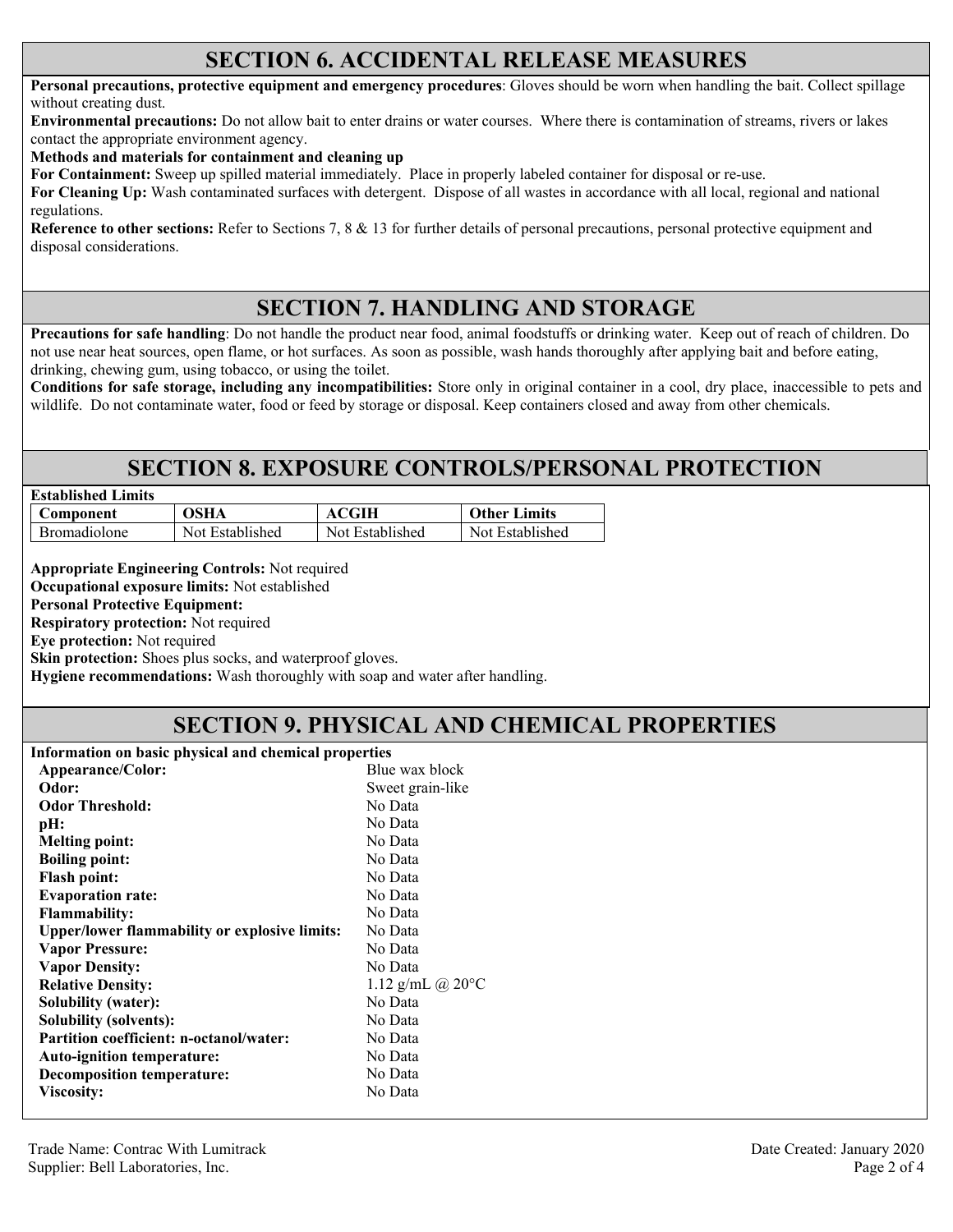# **SECTION 10. STABILITY AND REACTIVITY**

**Reactivity:** Stable when stored in original container in a cool, dry location.

**Chemical stability:** Stable when stored in original container in a cool, dry location.

**Possibility of hazardous reactions:** Refer to Hazardous decomposition products

**Conditions to avoid:** Avoid extreme temperatures (below 0°C or above 40°C).

**Incompatible materials**: Avoid strongly alkaline materials.

**Hazardous decomposition products:** High temperature decomposition or burning in air can result in the formation of toxic gases, which may include carbon monoxide and traces of bromine and hydrogen bromide.

# **SECTION 11. TOXICOLOGICAL INFORMATION**

**Information on toxicological effects** 

**Acute Toxicity** 

**LD50, oral (ingestion):** >5000 mg/kg (rats) (Bromadiolone Rat LD50 oral: 0.70 mg/kg bw).

**LD50, dermal (skin contact):** > 5001 mg/kg (rats) (Bromadiolone rabbit LD50 dermal: 1.71 mg/kg bw).

**LC50, inhalation:** Product is a wax block and therefore exposure by inhalation is not relevant.

**Skin corrosion/irritation:** Not irritating to skin.

**Serious eye damage/Irritation:** Not irritating to eyes.

**Respiratory or skin sensitization:** Dermal sensitization: Not a Sensitizer (Guinea pig maximization test).

**Germ cell mutagenicity:** Contains no components known to have a mutagenetic effect.

**Carcinogenicity:** Contains no components known to have a carcinogenetic effect**.** 

| <b>Components</b> | VTT<br>. . | $\sim$ $\sim$ |        |
|-------------------|------------|---------------|--------|
| Бr                | listed     | `listeg       | Not    |
| nadiolone         | N01        | Not.          | listec |

**Reproductive Toxicity:** No data

**Aspiration Hazard:** Not applicable. Product is a wax block.

**Target Organ Effects:** Reduced blood clotting ability.

### **SECTION 12. ECOLOGICAL INFORMATION**

**Ecotoxicity Effects:** This product is extremely toxic to birds and mammals. Do not apply this product directly to water, where surface water is present or to intertidal areas below the mean high water mark. Carefully follow label cautions and directions to reduce hazards to children, pets and non-target wildlife.

**Persistence and degradability:** Product is inherently biodegradable.

**Bioaccumulative potential:** Not determined. Bromadiolone water solubility is extremely low (< 0.1mg/l).

**Mobility in Soil:** Not determined. Mobility of bromadiolone in soil is considered to be limited.

**Other adverse effects:** None.

# **SECTION 13. DISPOSAL CONSIDERATIONS**

Do not contaminate water, food or feed by storage or disposal.

**Pesticide Storage:** Store only in original container in a cool, dry place inaccessible to children and pets. Keep containers closed and away from other chemicals.

**Pesticide Disposal:** Wastes resulting from the use of this product according to the label instructions must be disposed of as specified on the product label. **RCRA waste status:** This product is not regulated as a hazardous waste under Federal law. State and local regulation may affect the disposal of this product. Consult your state or local environmental agency for disposal of waste generated other than by use according to label instructions.

**Container Handling:** Non-refillable container. Do not reuse or refill this container. [Plastic:] Offer for recycling or reconditioning; or puncture and dispose of in a sanitary landfill; or by incineration. In most states, burning is not allowed. [Paper:] Dispose of empty container by placing in trash, at an approved waste disposal facility or by incineration. In most states, burning is not allowed. **RCRA Waste Status:** This product is not regulated as a hazardous waste under Federal law.

# **SECTION 14. TRANSPORT INFORMATION**

Trade Name: Contrac With Lumitrack Date Created: January 2020 **UN number:** Not regulated **UN proper shipping name:** Not regulated **Transport hazard class(es):** Not regulated **Packing group:** Not regulated **Environmental Hazards DOT Road/Rail:** Not considered hazardous for transportation via road/rail. **DOT Maritime:** Not considered hazardous for transportation by vessel. **DOT Air:** Not considered hazardous for transportation by air. **Freight Classification:** LTL Class 60 **Transport in bulk according to Annex II of MARPOL 73/78 and the IBC code:** Not applicable **Special precautions for user:** None

Supplier: Bell Laboratories, Inc. 2008 and 2008 and 2008 and 2008 and 2008 and 2008 and 2008 and 2008 and 2008 and 2008 and 2008 and 2008 and 2008 and 2008 and 2008 and 2008 and 2008 and 2008 and 2008 and 2008 and 2008 and